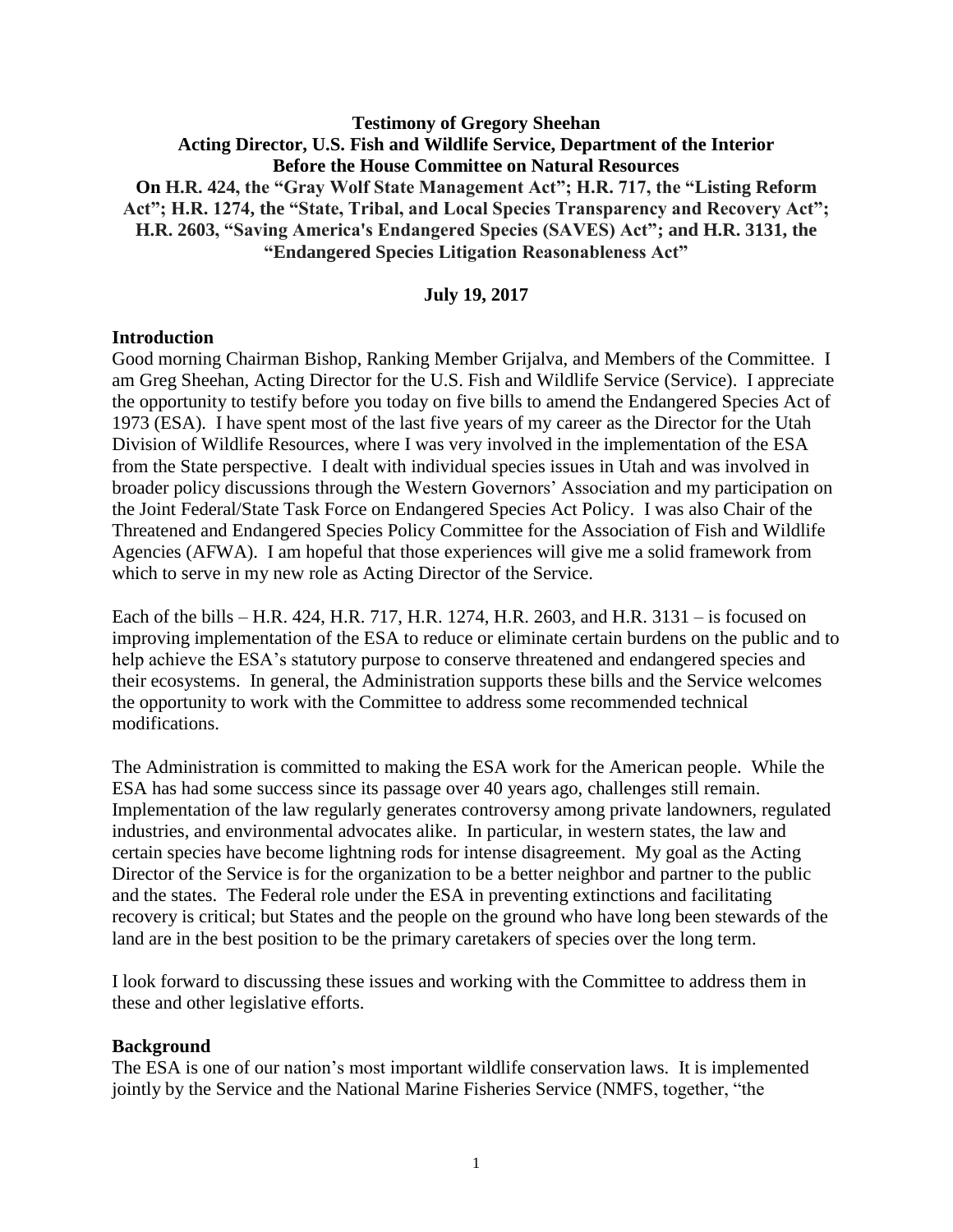Services"). The law's stated purpose is to provide a program and means for the conservation of threatened and endangered species and the ecosystems upon which they depend. When a species is designated as threatened or endangered – or "listed" under the ESA – it is in urgent need of help. The law directs the Services to use the best available scientific and commercial information to determine whether a species needs to be listed, to identify and address the threats to the species, and to facilitate the recovery of the species.

Successes under the ESA almost always involve partnerships between the Service and others – states, tribes, territories, local governments, private landowners, and other Federal agencies. Partnership efforts guided by the Service have led to several recent decisions to delist species due to recovery. These include the Yellowstone population of grizzly bear, Louisiana black bear, Oregon chub, Delmarva fox squirrel, Virginia northern flying squirrel, Modoc sucker, island night lizard, and brown pelican. Conservation partnerships have also prevented the need to list a number of species that were once in trouble, including the New England cottontail, dunes sagebrush lizard, and arctic grayling in Montana.

Despite these successes, there are also challenges and frustrations with implementing the Endangered Species Act. I find it helpful to think of the ESA as a hospital, where critically ill patients are admitted in hopes of recovery. We have done a pretty good job of keeping those patients from dying, but not so well on getting them discharged in healthy condition. Therefore, we need to step up our efforts to quickly diagnose the problems, define recovery actions, and get those patients back out into society. The ESA hospital was never intended to keep all patients indefinitely. I want the Service and our partners to be more successful in recovering listed species so that the ESA is not needed for their protection.

Making the Service more successful in achieving species recovery is a multi-faceted endeavor:

- 1. A collaborative partnership with states, tribes, territories, local governments, and landowners is essential for achieving the conservation objectives of the ESA. The Service has made some important investments in this area, including through our development of policy and tools for voluntary conservation agreements, the establishment and support of a Joint Federal/State Task Force on Endangered Species Act Policy and our support and active participation in the Species Conservation and the Endangered Species Act Initiative of the Western Governor's Association. We will build on those efforts to ensure we have a strong foundation of trust and partnership as we continue to seek to improve implementation of the ESA.
- 2. Our ability to succeed in conservation efforts is also dependent on our people on the ground, who need to have the skills and ability to work with landowners and agencies on solutions that serve the needs of both the species and the landowners. Our Partners for Fish and Wildlife program and Joint Ventures programs have been great models for that approach, and I would like to see those kinds of relationships with landowners and local communities reflected more broadly throughout the Service, including in our endangered species recovery work. The Service has made progress in recent years, but there is still more work to do.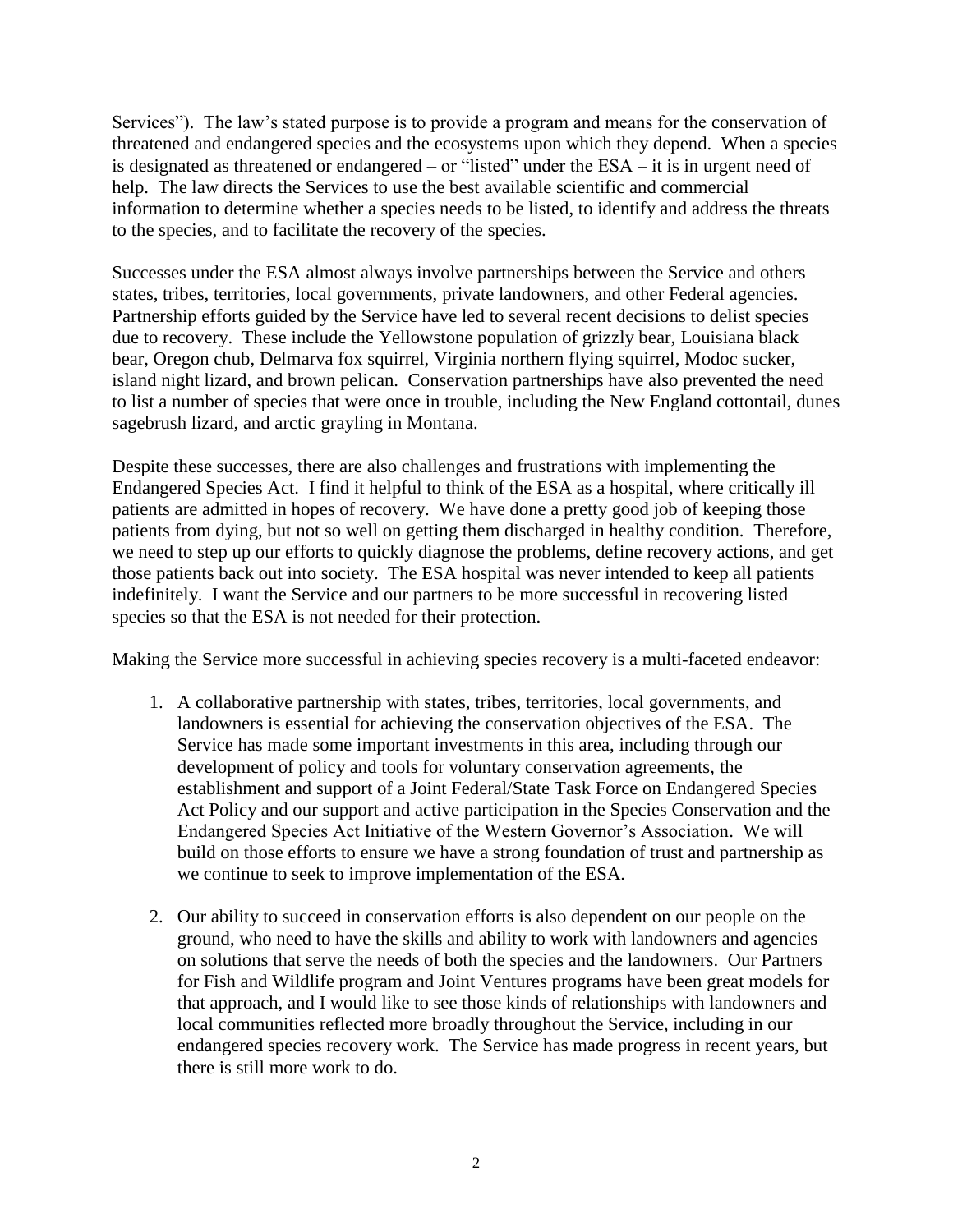- 3. Being more successful in species recovery also requires effective and creative agency policy. I fully support the recent direction from Congress through the appropriations process to focus more intently upon the mandatory duties associated with recovery of listed species – timely development of recovery plans, reviews every 5 years of the status of listed species, and timely rulemaking to downlist or delist species that are recovering. There are many competing demands for our limited time and energy, and we must have clear agency policy that establishes our priorities and encourages conservation partnerships.
- 4. Our legislative authorities are clearly the backbone for successful implementation of the ESA and recovery of listed species. The bills under consideration by this Committee are all focused on helping improve implementation of the Act, and we look forward to working with the Committee on these measures as they move through the legislative process.

To that end, we offer the following comments on the individual bills under consideration today:

## **H.R. 424** – **Gray Wolf State Management Act**

H.R. 424, the Gray Wolf State Management Act, would require the Service to reissue the 2011 Western Great Lakes population delisting rule and the 2012 Wyoming population delisting rule. It would also insulate both rules against judicial review. Each of these delisting rules was based on the best available science, was consistent with the requirements of the ESA, and reflected extensive work with the relevant states and a deliberative and lengthy public comment process. The legislation would not legislatively delist these wolf populations, rather it would reinstate science-based rules that went through the public rulemaking process.

Earlier this year, the Federal government prevailed in litigation challenging the 2012 Wyoming delisting rule, and has accordingly delisted that population and transitioned management to the state. This legislation would not, in the Service's view, affect our recent rule that reaffirmed the delisting of the Wyoming population.

The Service determined that the Western Great Lakes gray wolf population has exceeded recovery goals and is biologically recovered. Our delisting rule was challenged and vacated, and that decision is currently under appeal.

## **H.R. 717** – **Listing Reform Act**

H.R. 717, the Listing Reform Act, would allow the Service to prioritize petitions other than by the order received, except that listing petitions would not be prioritized over delisting petitions. The legislation would also remove the 90-day and 12-month finding deadlines for petitions. Finally, it would add an option for warranted but precluded findings for petitions to list species as threatened if the listing or critical habitat designation would result in significant cumulative economic impacts.

The provision allowing the Service to prioritize petitions based on need would give the Service more flexibility to implement the ESA. We believe that removing the deadlines for reviewing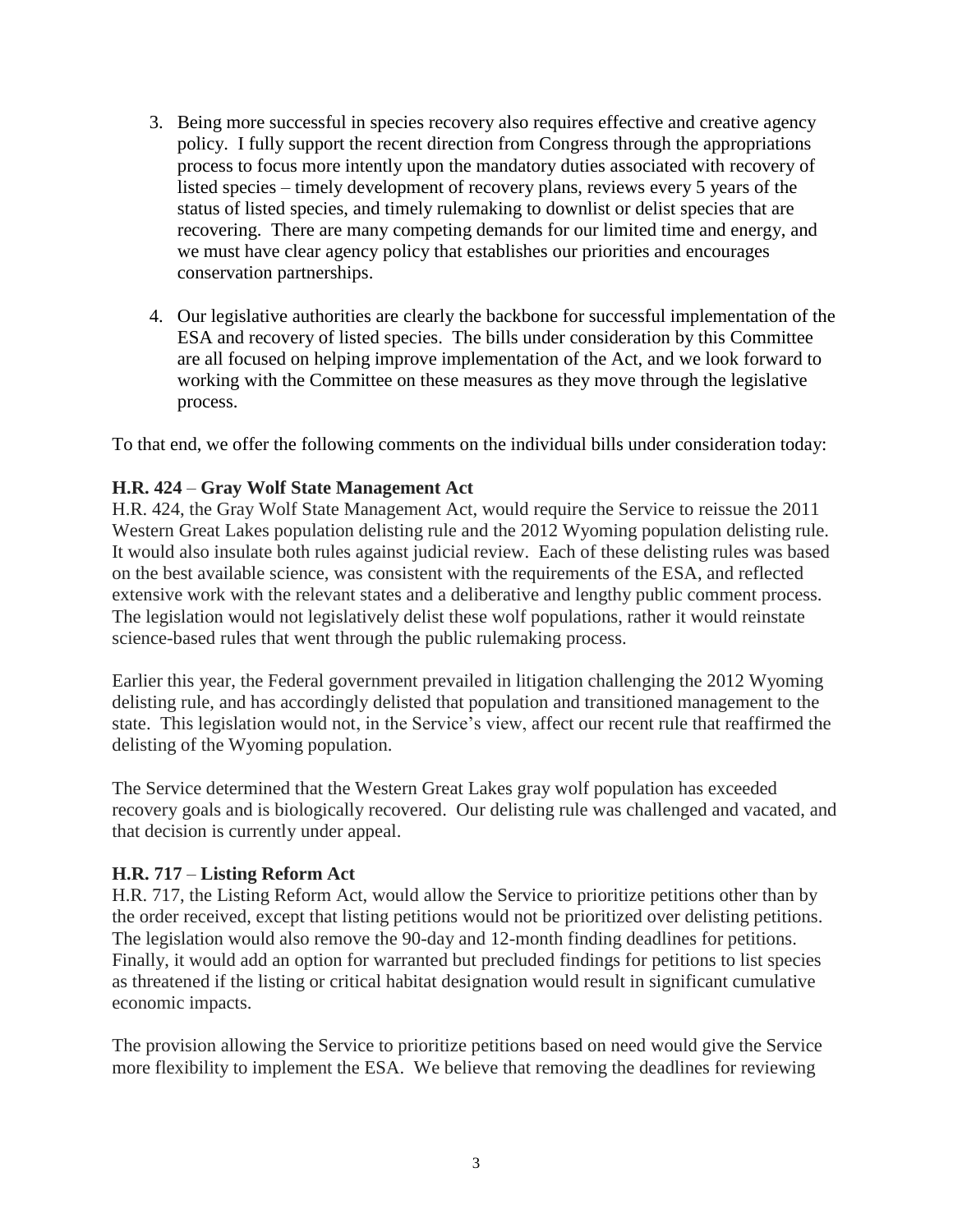petitions would give the Service even more flexibility and reduce the potential for future litigation.

The Service would, however, like to work with the Committee regarding the bill's proposed warranted but precluded determination on petitions for threatened listings to better understand how economic impacts should be appropriately considered.

## **H.R. 1274** – **State, Tribal, and Local Species Transparency and Recovery Act**

H.R. 1274, the State, Tribal, and Local Species Transparency and Recovery Act, would require all data used to make a listing determination to be made available to affected states prior to making a listing determination. It would also modify the term "best scientific and commercial data available" to include all data submitted by states, tribes, and local governments.

The Service has worked to address concerns regarding transparency of the data used to make listing determinations, but recognizes that complications remain. The Service would recommend modifying this legislation to require the Service to consider all data submitted by states, tribes, and local governments, rather than automatically deeming that data to be the "best scientific and commercial data available" as currently required in the bill. Defining that term to automatically include data submitted by states, tribes, and counties, without regard to its quality, would be a significant departure from scientific integrity standards.

# **H.R. 2603** – **Saving America's Endangered Species (SAVES) Act**

H.R. 2603, the Saving America's Endangered Species (SAVES) Act, is bipartisan legislation that would prevent nonnative species that are found in the U.S. from being treated as federally threatened or endangered. We understand the primary intent of this legislation is to reduce duplication in the regulation of nonnative species in the U.S. The Service notes that the ESA and the Convention on International Trade in Endangered Species of Wild Fauna and Flora (CITES) serve different purposes and species, and would welcome the opportunity to discuss this further. We also understand that a secondary goal of the legislation is to reduce regulation of the interstate movement of nonnative species in the U.S. The Service currently authorizes activities with nonnative captive-bred wildlife that benefit the conservation of listed species. Based on our initial analysis, we note that bill as introduced could create enforcement challenges related to wildlife trafficking. We welcome the opportunity to work with the sponsor and Committee to examine these efforts.

## **H.R. 3131** – **Endangered Species Litigation Reasonableness Act**

H.R. 3131, the Endangered Species Litigation Reasonableness Act, would subject awards to prevailing parties in ESA citizen suits to judicial code standards. This legislation would in effect limit attorneys' fees for successful citizen plaintiffs in ESA cases against the federal government. The time and cost of litigation is one of the significant challenges we face in implementing the ESA. As currently drafted, it is unclear whether the legislation would require that all prevailing fee awards be paid through annual appropriations, rather than having the option to pay through the Judgment Fund as is current law. The Service would welcome the opportunity to work with the Committee to clarify this aspect of the legislation.